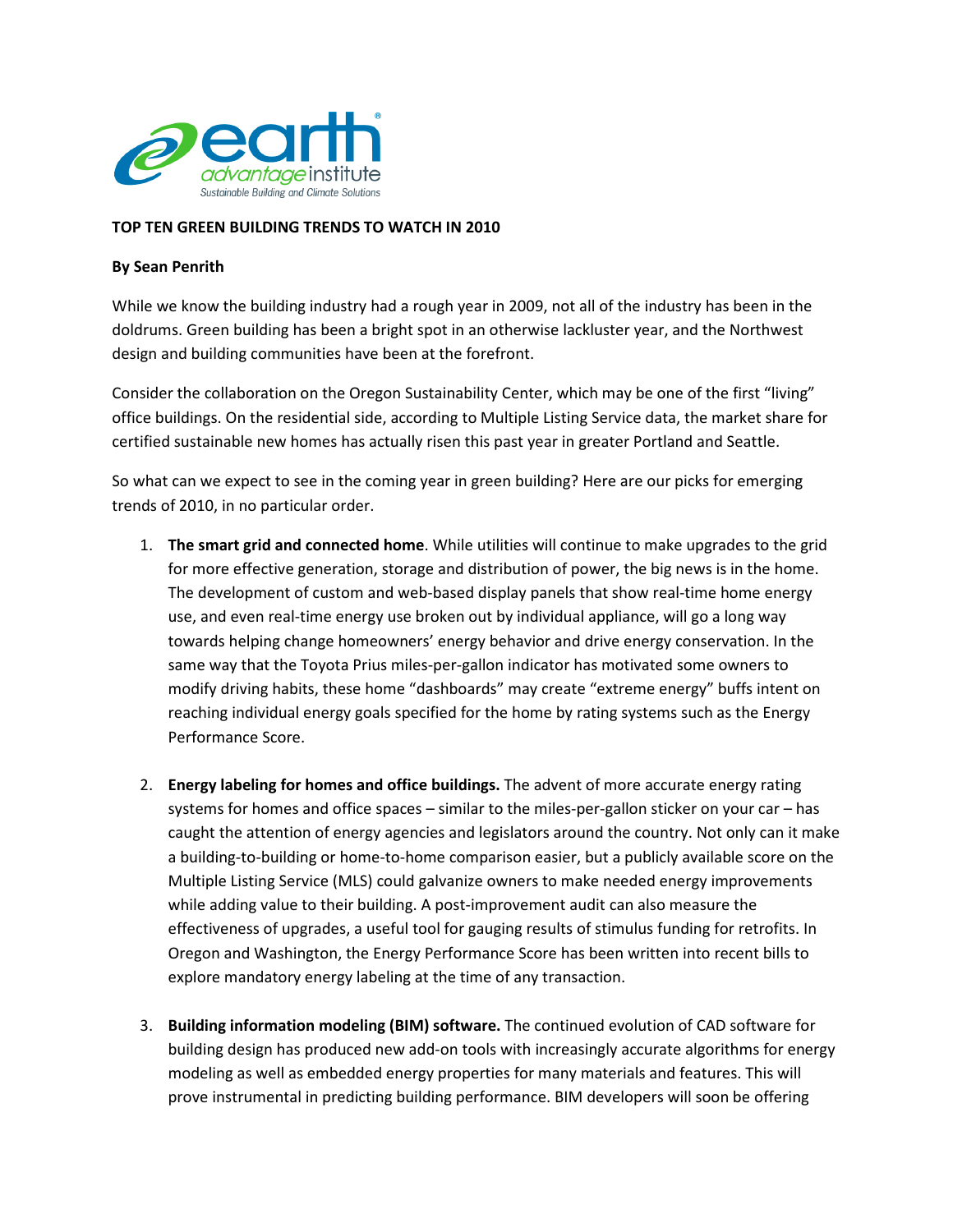more affordable packages aimed at smaller firms and individual builders. Contractors are predicted to show the greatest increase in usage of BIM compared with any other group, according to market research firm McGraw Hill Construction.

- 4. Buy-in to green building by the financial community. Lenders and insurers have come to see green homes and buildings as better for their bottom line and are working to get new reducedrate loan products, insurance packages, and metrics into place. Lenders and insurers are realizing that green home owners are more responsible, place higher value on maintenance, and are less likely to default due to lower operating costs of homes and office buildings.
- 5. **"Rightsizing" of homes**. As we've seen during the current downturn, a larger home no longer translates into greater equity. Given that the forecast for home valuation remains conservative, that energy prices are expected to rise over time, and the Federal Reserve is expected to raise interest rates mid-year, homeowners will likely feel more comfortable building smaller homes and smaller add-ons.
- 6. Eco-districts. Portland is already on the bandwagon with this one, encouraging the creation of greener communities where residents have access to all most services and supplies within walking or biking distance. These areas would also incorporate green spaces and green certified buildings. While we have such neighborhoods in the cities, the creation of walkable, low impact communities in the suburban setting is also gaining steam.
- 7. Water conservation. Because indoor and outdoor residential water use accounts for more than half of the publicly supplied water in the United States, the EPA finalized the WaterSense specification for new homes in December of 2009, which reduces water use by about 20 percent less water compared to a conventional new home. Verification groups that certify single and multifamily homes will likely also train the same staff to verify WaterSense compliance when requested by builders or homeowners. Mandatory energy labeling in Europe already documents water efficiency in buildings -- it may soon be incorporated into U.S. performance scores. Water will be the essential resource in the next decade.
- 8. Carbon Calculation. With buildings contributing roughly half the carbon emissions in the the environement, the progressive elements in the building industry are looking at ways to document, measure, and reduce greenhouse gas creation in building materials and processes. Lifecycle analysis (LCA) of building products is underway by third party technical teams, while others are working with federal and state building authorities to educate staff, create monetized carbon credits, and develop effective carbon offset policies. This effort will be heightened once a federal cap-and-trade mechanism is launched in this country.
- 9. Net Zero Buildings. A net zero building is a building that generates more energy than it uses over the course of a year, as a result of relatively small size, extreme efficiencies and onsite renewable energy sources such as wind, solar or geo-exchange systems. While the Architecture